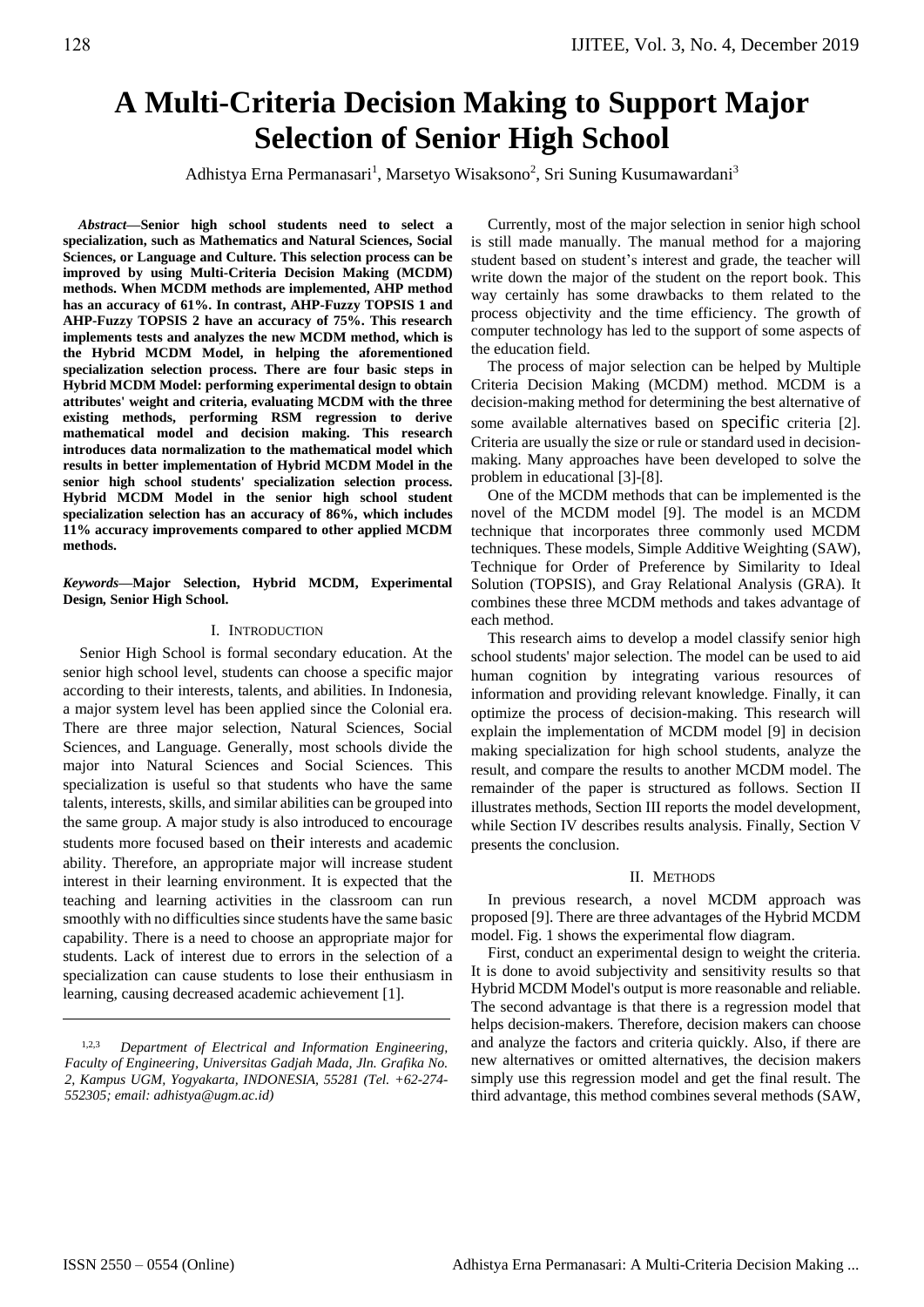

Fig. 1 Experimental flow diagram.

TOPSIS, GRA) that utilize the best feature of each method. With this merger, the results are more reliable and reasoned.

The method consists of four basic phases. In the first stage, we identify alternate-related issues along with the criteria and perform the experimental design or Design of Experiment (DoE) procedure. The DoE procedure at this stage is the orthogonal array for the design of the criteria factor and the optimal Latin hypercube design for the design of the weighting criteria. The results of this first phase are used for MCDM evaluation.

In the second stage, the previous stage results are used for calculations using MCDM SAW, TOPSIS, and GRA methods. Using orthogonal arrays that have been obtained in the preceding stage and the given criteria weight, the calculations are done using SAW, TOPSIS, and GRA. Further, the average value of the three methods is calculated and used to create a regression model.

In the third stage, the approximate response surface model is made using a second-degree polynomial function. This model

is based on the weight of the criteria generated in the first stage and the average rating in response. This stage produces the mathematical model used in the next step.

Finally, in the fourth stage, we incorporated the values of the normalized criteria into the mathematical model obtained in the previous stage. The alternative with the highest rating is the best.

#### III. MODEL DEVELOPMENT

The research material used in this study uses secondary data obtained from existing sources. We collected secondary data from previous research [1]. These data are the data used to determine the major selection in SMA X, Indonesia, in the academic year 2015/2016. Student data contains these following items.

- Academic reports of Junior-Senior high school grades from semester 1 to semester 5.
- National exam scores (UN).
- Student test scores.
- Data of student majors.
- Student placement test.
- Major selection result of class X student.

After the data collection is complete, then it is followed by model development. As described before the Hybrid MCDM Model is divided into four stages.

*1) Conducting Experimental Design to Get a Design of Criteria Factor and Weight Criteria:* It is the first stage where we identified MCDM issues. The main MCDM problem in this research is a major selection determinant of senior high school students. There are 92 students or alternatives to be determined into one of two major, namely Natural Science and Social Sciences. Also, there are six aspects or criteria used, namely the average score of the report, major study, the average value of the school exam, the average value of placement, and the average value of the national exam.

Furthermore, alternatives and criteria levels are determined. On this issue, there are 92 alternatives available and should be specified in one of the major. Aspects or criteria used are six criteria, consisting of five criteria containing quantitative data and one criterion providing qualitative data, including major study. Thus, this criterion should be converted into quantitative data, where Social Science is changed to 1, and Natural Science is changed to 2. All criteria will be selected for these maximum values. Referring to the initial data; the criterion level used is as follows.

- 1. The average score of the academic report: the minimum score is 59.22, and the maximum value is 88.58.
- 2. Student major: the minimum value is 1, and the maximum value is 2.
- 3. The average value of a school exam: the minimum score is 38, and the maximum value is 100.
- 4. The average score of placement test: minimum value is 15.5, and the maximum value is 90.5.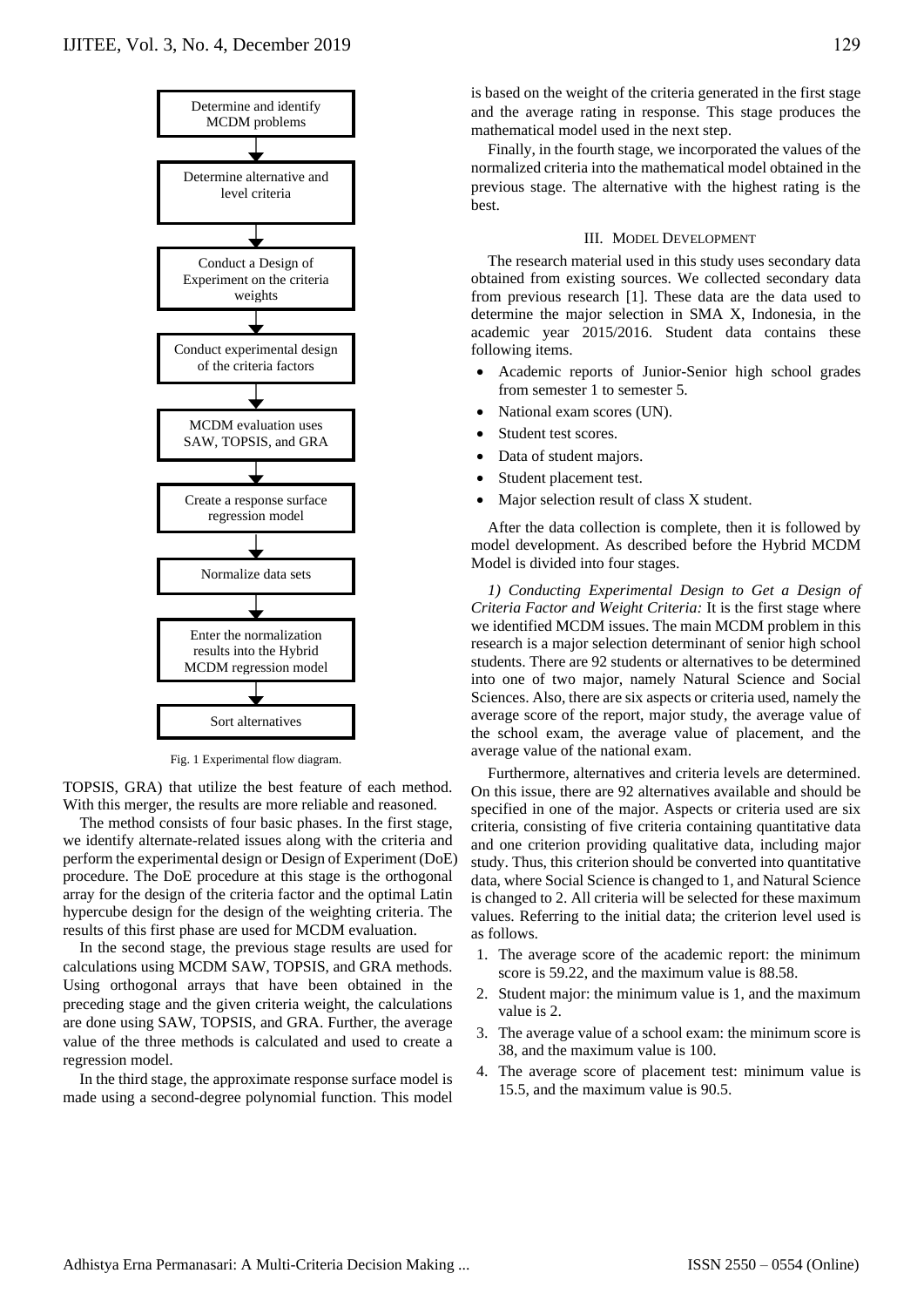TABLE I ATTRIBUTE WEIGHTS FOR SENIOR HIGH SCHOOL STUDENT MAJOR SELECTION

| Weight<br>no. | Average<br>of<br>academic<br>report<br>score | <b>Student</b><br>major | Average<br>value of a<br>school<br>exam | Average<br>score of<br>placement<br>test | Average<br>score of<br>the<br>national<br>exam |
|---------------|----------------------------------------------|-------------------------|-----------------------------------------|------------------------------------------|------------------------------------------------|
| W1            |                                              | Q                       | 5                                       | 3                                        |                                                |
| W2            |                                              | 8                       | 3                                       |                                          | q                                              |
| W3            |                                              |                         |                                         |                                          |                                                |
| W4            |                                              | Q                       | 3                                       |                                          |                                                |
| W5            |                                              |                         |                                         |                                          |                                                |
| W6            |                                              |                         |                                         | o                                        |                                                |

TABLE II ORTHOGONAL ARRAY OF SENIOR HIGH SCHOOL STUDENT MAJOR **SELECTION** 

| Alterna-<br>tive | Average<br>of<br>academic<br>report<br>score | <b>Student</b><br>Major | Average<br>value of<br>a school<br>exam | Average<br>score of<br>placement<br>test | Average<br>score of<br>the<br>national<br>exam |
|------------------|----------------------------------------------|-------------------------|-----------------------------------------|------------------------------------------|------------------------------------------------|
| A1               | 59.22                                        | 1                       | 38                                      | 15.5                                     | 35                                             |
| A2               | 59.22                                        | 1                       | 38                                      | 90.5                                     | 93.75                                          |
| A <sub>3</sub>   | 59.22                                        | 1                       | 100                                     | 15.5                                     | 93.75                                          |
| A4               | 59.22                                        | 1                       | 100                                     | 90.5                                     | 35                                             |
| A5               | 59.22                                        | $\overline{2}$          | 38                                      | 15.5                                     | 93.75                                          |
| A6               | 59.22                                        | $\overline{2}$          | 38                                      | 90.5                                     | 35                                             |
| A7               | 59.22                                        | 2                       | 100                                     | 15.5                                     | 35                                             |
| A8               | 59.22                                        | $\overline{2}$          | 100                                     | 90.5                                     | 93.75                                          |
| A9               | 88.58                                        | 1                       | 38                                      | 15.5                                     | 93.75                                          |
| A10              | 88.58                                        | 1                       | 38                                      | 90.5                                     | 35                                             |
| A11              | 88.58                                        | 1                       | 100                                     | 15.5                                     | 35                                             |
| A12              | 88.58                                        | 1                       | 100                                     | 90.5                                     | 93.75                                          |
| A13              | 88.58                                        | 2                       | 38                                      | 15.5                                     | 35                                             |
| A14              | 88.58                                        | $\overline{c}$          | 38                                      | 90.5                                     | 93.75                                          |
| A15              | 88.58                                        | $\mathfrak{2}$          | 100                                     | 15.5                                     | 93.75                                          |
| A16              | 88.58                                        | $\overline{c}$          | 100                                     | 90.5                                     | 35                                             |

5. The average score of the national exam: the minimum score is 35, and the maximum value is 93.75.

Once the alternatives and criteria levels are determined, then we do a Design of Experiment (DoE) or experimental design on the criteria weight. Saaty's 9-point scale is used on the criteria weight. The DoE technique approach at this stage is the optimal Latin hypercube design. In the optimal Latin hypercube design, the number of designs should be higher than the number of factors. The number of designs in this study is  $n + 1$ , where n is the number of criteria factors. So with the criterion factor of 5, the number of criteria weight used is 6. The weight of criteria used consists of the weight W1 to the weight of W6. The weights are listed in Table I.

The next step is the experimental design on the criterion factor with two-level orthogonal array  $L_{16}(2^5)$ . The orthogonal array table is shown in Table II.

On the orthogonal array  $L_{16}(2^5)$ , there are 16 experimental designs that run with two levels for each factor and five orthogonal array columns. The orthogonal array has two levels.

TABLE III NORMALIZATION RESULTS OF ORTHOGONAL ARRAY

| <b>Alternati</b><br>ve                                                     | The<br>average<br>score of<br>academic<br>report | <b>Student</b><br>Major | <b>The</b><br>average<br>value of<br>a school<br>exam | The<br>average<br>score of<br>placement<br>test | <b>The</b><br>average<br>score of<br>the<br>national<br>exam |  |
|----------------------------------------------------------------------------|--------------------------------------------------|-------------------------|-------------------------------------------------------|-------------------------------------------------|--------------------------------------------------------------|--|
| A <sub>1</sub>                                                             | 0.19650                                          | 0.15811                 | 0.12559                                               | 0.05968                                         | 0.12366                                                      |  |
| A <sub>2</sub>                                                             | 0.19650                                          | 0.15811                 | 0.12559                                               | 0.34848                                         | 0.33122                                                      |  |
| A <sub>3</sub>                                                             | 0.19650                                          | 0.15811                 | 0.33050                                               | 0.05968                                         | 0.33122                                                      |  |
| A <sub>4</sub>                                                             | 0.19650                                          | 0.15811                 | 0.33050                                               | 0.34848                                         | 0.12366                                                      |  |
| A <sub>5</sub>                                                             | 0.19650                                          | 0.31623                 | 0.12559                                               | 0.05968                                         | 0.33122                                                      |  |
| A6                                                                         | 0.19650                                          | 0.31623                 | 0.12559                                               | 0.34848                                         | 0.12366                                                      |  |
| A7                                                                         | 0.19650                                          | 0.31623                 | 0.33050                                               | 0.05968                                         | 0.12366                                                      |  |
| A8                                                                         | 0.19650                                          | 0.31623                 | 0.33050                                               | 0.34848                                         | 0.33122                                                      |  |
| A <sup>9</sup>                                                             | 0.29392                                          | 0.15811                 | 0.12559                                               | 0.05968                                         | 0.33122                                                      |  |
| A10                                                                        | 0.29392                                          | 0.15811                 | 0.12559                                               | 0.34848                                         | 0.12366                                                      |  |
| A11                                                                        | 0.29392                                          | 0.15811                 | 0.33050                                               | 0.05968                                         | 0.12366                                                      |  |
| A12                                                                        | 0.29392                                          | 0.15811                 | 0.33050                                               | 0.34848                                         | 0.33122                                                      |  |
| A13                                                                        | 0.29392                                          | 0.31623                 | 0.12559                                               | 0.05968                                         | 0.12366                                                      |  |
| A14                                                                        | 0.29392                                          | 0.31623                 | 0.12559                                               | 0.34848                                         | 0.33122                                                      |  |
| A15                                                                        | 0.29392                                          | 0.31623                 | 0.33050                                               | 0.05968                                         | 0.33122                                                      |  |
| A16                                                                        | 0.29392                                          | 0.31623                 | 0.33050                                               | 0.34848                                         | 0.12366                                                      |  |
| <b>TABLE IV</b><br><b>RESULTS OF AVERAGE RANK FOR EACH CRITERIA WEIGHT</b> |                                                  |                         |                                                       |                                                 |                                                              |  |

| Alterna-<br>tives | W1     | W2     | W3     | W4     | W5     | W6     |
|-------------------|--------|--------|--------|--------|--------|--------|
| A1                | 0.3304 | 0.3099 | 0.3238 | 0.3266 | 0.3219 | 0.3063 |
| A2                | 0.5809 | 0.6520 | 0.6365 | 0.6014 | 0.6307 | 0.6700 |
| A <sub>3</sub>    | 0.5949 | 0.5413 | 0.5728 | 0.5359 | 0.5686 | 0.5320 |
| A4                | 0.5163 | 0.5534 | 0.5251 | 0.5326 | 0.5215 | 0.5722 |
| A5                | 0.6347 | 0.5858 | 0.6093 | 0.6039 | 0.6181 | 0.5637 |
| A6                | 0.5577 | 0.5978 | 0.5624 | 0.6006 | 0.5719 | 0.6037 |
| A7                | 0.5718 | 0.4859 | 0.4955 | 0.5350 | 0.5080 | 0.4639 |
| A8                | 0.7633 | 0.7880 | 0.7495 | 0.7470 | 0.7620 | 0.7897 |
| A9                | 0.5723 | 0.5366 | 0.5865 | 0.5503 | 0.5755 | 0.5275 |
| A10               | 0.4889 | 0.5488 | 0.5393 | 0.5470 | 0.5287 | 0.5678 |
| A11               | 0.5058 | 0.4171 | 0.4656 | 0.4714 | 0.4532 | 0.4111 |
| A12               | 0.6794 | 0.7054 | 0.7146 | 0.6759 | 0.6987 | 0.7248 |
| A13               | 0.5487 | 0.4803 | 0.5107 | 0.5495 | 0.5154 | 0.4580 |
| A14               | 0.7263 | 0.7755 | 0.7719 | 0.7699 | 0.7727 | 0.7775 |
| A15               | 0.7459 | 0.6350 | 0.6825 | 0.6782 | 0.6840 | 0.6120 |
| A16               | 0.6548 | 0.6474 | 0.6335 | 0.6749 | 0.6357 | 0.6526 |

Namely low level and high level. Low levels and high levels are replaced with minimum values and maximum values that are present at the criteria level.

A further step is normalized data of Table II by using (1).

$$
r_{ij} = \frac{x_{ij}}{\sqrt{\sum_{k=1}^{m} x_{kj}^2}}; \quad i = 1, ..., m; j = 1, ... \tag{1}
$$

where  $r_{ij}$  is decision matrix normalization from alternative  $i$ and criteria *j*, while  $x_{ij}$  is an element of the alternative matrix *i* to criteria *j*. The results of the normalization are presented in Table III.

*2)* Evaluate MCDM using *Three Existing Method:* At this stage, calculations are made using SAW, TOPSIS, and GRA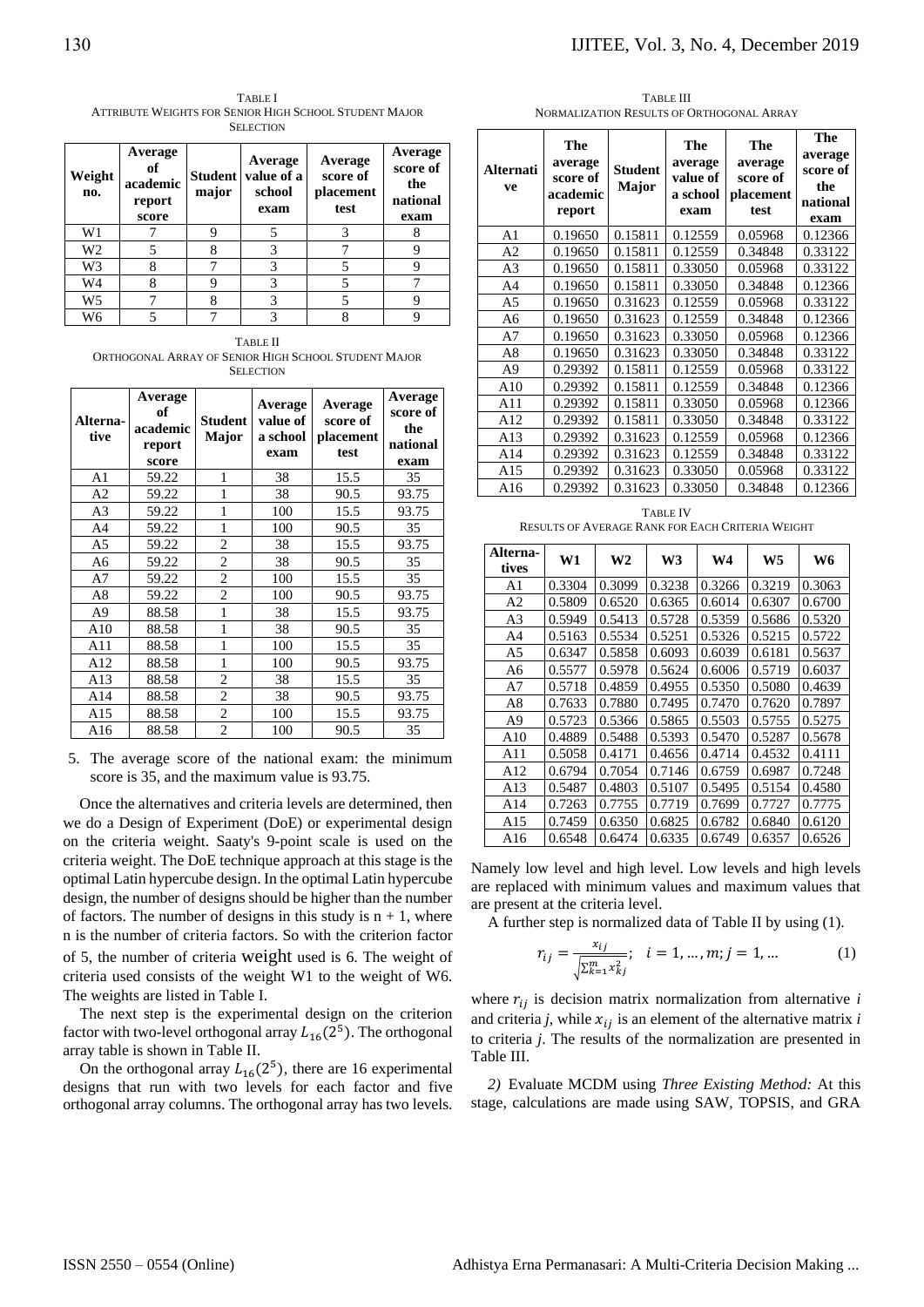TABLE V RESULTS OF POLYNOMIAL REGRESSION CALCULATION

| Term                 | Coefficient              | Term                                                   | Coefficient              |  |
|----------------------|--------------------------|--------------------------------------------------------|--------------------------|--|
| $T_0=1$              | $a_0 =$<br>$-0.1535$     | $T_{11} = x_1 * x_2$                                   | $a_{11} =$<br>$-0.01074$ |  |
| $T_1 = x_1$          | $a_1 =$<br>0.1484        | $T_{12} = x_1 * x_3$                                   | $a_{12} =$<br>$-0.03925$ |  |
| $T_2 = x_2$          | $a_2 =$<br>0.0706        | $T_{13} = x_1 * x_4$                                   | $a_{13} =$<br>$-0.01510$ |  |
| $T_3 = x_3$          | $a_3 =$<br>0.1764        | $T_{14} = x_1 * x_5$                                   | $a_{14} =$<br>$-0.00575$ |  |
| $T_4 = x_4$          | $a_4 =$<br>0.1486        | $T_{15} = x_2 * x_3$                                   | $a_{15} =$<br>$-0.01395$ |  |
| $T_5 = x_5$          | $a_5 =$<br>0.1306        | $T_{16} = x_2 * x_4$                                   | $a_{16} =$<br>$-0.00655$ |  |
| $T_6 = x_1 * x_1$    | $a_6 =$<br>$-0.00068$    | $T_{17} = x_2 * x_5$                                   | $a_{17} =$<br>$-0.00453$ |  |
| $T_7 = x_2 * x_2$    | $a_7 =$<br>0.01295       | $T_{18} = x_3 * x_4$                                   | $a_{18} =$<br>$-0.01811$ |  |
| $T_8 = x_3 * x_3$    | $a_{8} =$<br>0.01043     | $T_{19} = x_3 * x_5$                                   | $a_{19} =$<br>$-0.00988$ |  |
| $T_9 = x_4 * x_4$    | $a_9 =$<br>$-0.00544$    | $T_{20} = x_4 * x_5$                                   | $a_{20} =$<br>$-0.00471$ |  |
| $T_{10} = x_5 * x_5$ | $a_{10} =$<br>$-0.00471$ | $S = 0.0103408$ , R-Sq =<br>99.36%, R-Sq(adj) = 99.19% |                          |  |

methods. The data are orthogonal arrays of senior high school students' major selection in Table II, and the weight of the criteria for senior high school students in Table I. Each weighting criterion W1 to W6 is calculated using all three methods. In the SAW method, the results should be normalized before the average of three methods is calculated. The calculation result of each method is then calculated using (2).

$$
C_{AVE} = \frac{c_{SAW} + c_{TOPSIS} + c_{GRA}}{3} \tag{2}
$$

where  $C_{AVE}$  is the value of average rank,  $C_{SAW}$ ,  $C_{TOPSIS}$ , dan  $C_{GRA}$  are the rank value of SAW, the TOPSIS, and GRA, respectively. The result of the average rating on each criterion weight is given in Table IV.

*3) Develop a Mathematical Model Based Response Surface Method (RSM) Regression*: RSM utilizes polynomial regression to model the relationship between several criteria with average grade values. The data used are weighted normalized orthogonal arrays and the result of the average rating scores on each of the criteria weights contained in Table IV. Weighted orthogonal arrays are data from Table III multiplied by the weight of the Table I criteria. Furthermore, they are incorporated into the Minitab software for polynomial regression. The results of polynomial regression calculations that used to form a mathematical model are found in Table V.

The calculation has a significant coefficient of determination with a value 99.36%. Thus, the relationship between the rating value and some criteria can be explained well by the mathematical model. Next, the results in Table V are made

TABLE VI SAMPLING RESULTS OF STUDENT MAJOR SELECTION BASED HYBRID MCDM MODEL

| No. | <b>Name</b> | <b>Major selections</b> |  |  |
|-----|-------------|-------------------------|--|--|
| 1   | Student 1   | Natural Science         |  |  |
| 2   | Student 2   | Social Science          |  |  |
| 3   | Student 3   | Social Science          |  |  |
| 4   | Student 4   | <b>Natural Science</b>  |  |  |
| 5   | Student 5   | Social Science          |  |  |
| 6   | Student 6   | Social Science          |  |  |
| 7   | Student 7   | <b>Natural Science</b>  |  |  |
| 8   | Student 8   | <b>Natural Science</b>  |  |  |
| 9   | Student 9   | Social Science          |  |  |
| 10  | Student 10  | Social Science          |  |  |

according to the general equations of the mathematical model (3).

$$
y = a_0 T_0 + a_1 T_1 + \dots + a_n T_n \tag{3}
$$

where y is a final value,  $a_n$  is the *n*-th coefficient, and  $T_n$  is *term* to-*n*.

*4) Make a Decision:* At this stage, the initial data set is first normalized using (4).

$$
r_{ij} = wx_j^- + \frac{wx_j^+ - wx_j^-}{x_j^+ - x_j^-}(x_{ij} - x_j^-)
$$
 (4)

where  $r_{ij}$  is normalization results,  $x_{ij}$  is initial data set, and  $wx_{ij}$  is weighted normalization orthogonal array,  $x_j^+$  =  $\max \{x_{ij}, i = 1, ..., m\}$  dan  $x_j^- = \min \{x_{ij}, i = 1, ..., m\}$ ,  $wx_j^+ = \max \{ wx_{ij}, i = 1, ..., m * (n + 1) \}$  and  $wx_j^- =$ min  $\{wx_{ii}, i = 1, ..., m * (n + 1)\}.$ 

Furthermore, the normalized results data are incorporated into the MCDM Hybrid regression model. The general form of the MCDM Hybrid regression model is found in (3) with the variables used in Table IV. The MCDM Hybrid regression model used is found in (5).

$$
y = (-0.1535)(1) + (0.1484)(x1) + \cdots + (-0.00471)(x4 * x5)
$$
 (5)

with *y* is the final value, then  $x_n$  is the result of normalization obtained in the previous step and multiplied by the weight of the criterion. At this stage, the importance of all criteria is considered equal. Therefore the weight of the criterion is considered 1. For that, the  $x_n$  the variable is the result of normalization from the previous stage. For example, variable  $x_1$  is the normalization result of the average academic report. The normalized results already incorporated into the MCDM hybrid regression model yield the values used to sort the alternatives.

Furthermore, the average value is calculated from the overall final value. If the student's score is higher than the average score, go to Natural Science. While, if the student's score is less than the average score, Social Science is the student major. The sampling result of this major selection is shown in Table VI